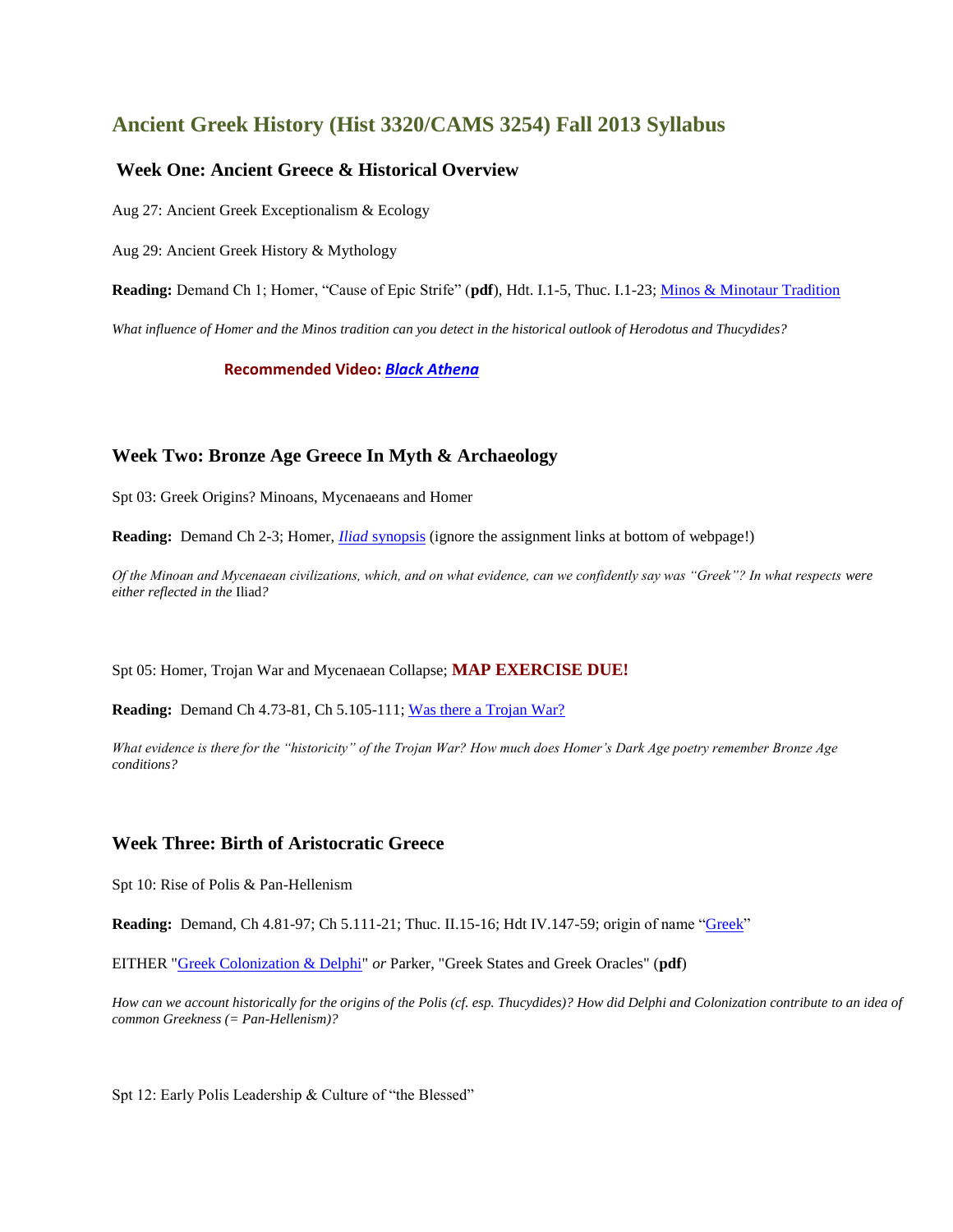**Reading:** Homer, "Funeral Games" (**pdf**; cf. the ancient [Olympic Games\)](http://www.perseus.tufts.edu/Olympics/), Hesiod: "Works & Days" (**pdf**); (recommended: ["Hesiod and the Poetics of Pan-Hellenism"](http://chs.harvard.edu/cgi-bin/WebObjects/workbench.woa/wa/pageR?tn=ArticleWrapper&bdc=12&mn=1284))

*What do Homer and Hesiod tell us about aristocratic values and their (non-military) way of life in the early polis period? What specific complaints does Hesiod raise about them?*

#### **Week Four: Archaic Revolutions From Hoplites to Tyrants**

Spt 17: **HOPLITE BATTLE!** *Come To Class with Shield and Helmet & Receive 1 extra Point to final Course Grade!*

**Reading:** Hdt I.6-82; Hanson, Hoplite Experience (**pdf**); Hoplite [Shields](http://www.ne.jp/asahi/luke/ueda-sarson/Greek_shield_patterns_1.html) (= *Hopla*)

*What were distinctive characteristics of hoplite battle formation? How did it differ from previous approach to fighting & expand political rights?* 

Spt 19: Rise of Tyranny & Impersonal Law (*NOMOS*) **COLONIZATION PROJECT DUE!**

**Reading:** Demand, Ch 6.125-30; Orrieaux, On Tyrannies (**pdf**); Hdt tyrant passages: I.29-34; III.48-53; V.92; VII.104

*Who were the Greek Tyrants and what historically accounts for their successful emergence in the seventh/sixth centuries?*

**Recommended videos: In Search of Troy, on Babbidge Reserve (obtain call number from our "Library Resources" link)**

## **Week Five: Spartan "Good Law" to Athenian "Balanced Law"**

Spt 24: Spartan (Lacedaemonian) *EUNOMIA* ("Good Law")

**Reading:** Demand Ch 6.135-52; Hdt I.65-67; VI.56-60[; Plutarch on Krypteia](http://www.csun.edu/~hcfll004/krypteia.htm)

*What were distinctive characteristics of Spartan society and how might we account historically for their development?*

Spt 26: Spartan Expansion & Athenian *ISONOMIA* ("Balanced Law")

**Reading:** Demand, Ch 7; Hdt I.29-33, 59-64; V.62-94; VI.86-94; Cleisthenic Triba[l Reforms](http://www.agathe.gr/democracy/political_organization_of_attica.html) & Practice of [Ostracism](http://www.agathe.gr/democracy/practice_of_ostracism.html)

*What did the Peisistratids contribute to Athens and what was the result of their expulsion? How did Athenian ISONOMIA differ from Spartan EUNOMIA?*

**Week Six: Asian Alternatives**

Oct 01: Ancient Persia & Ionic Greece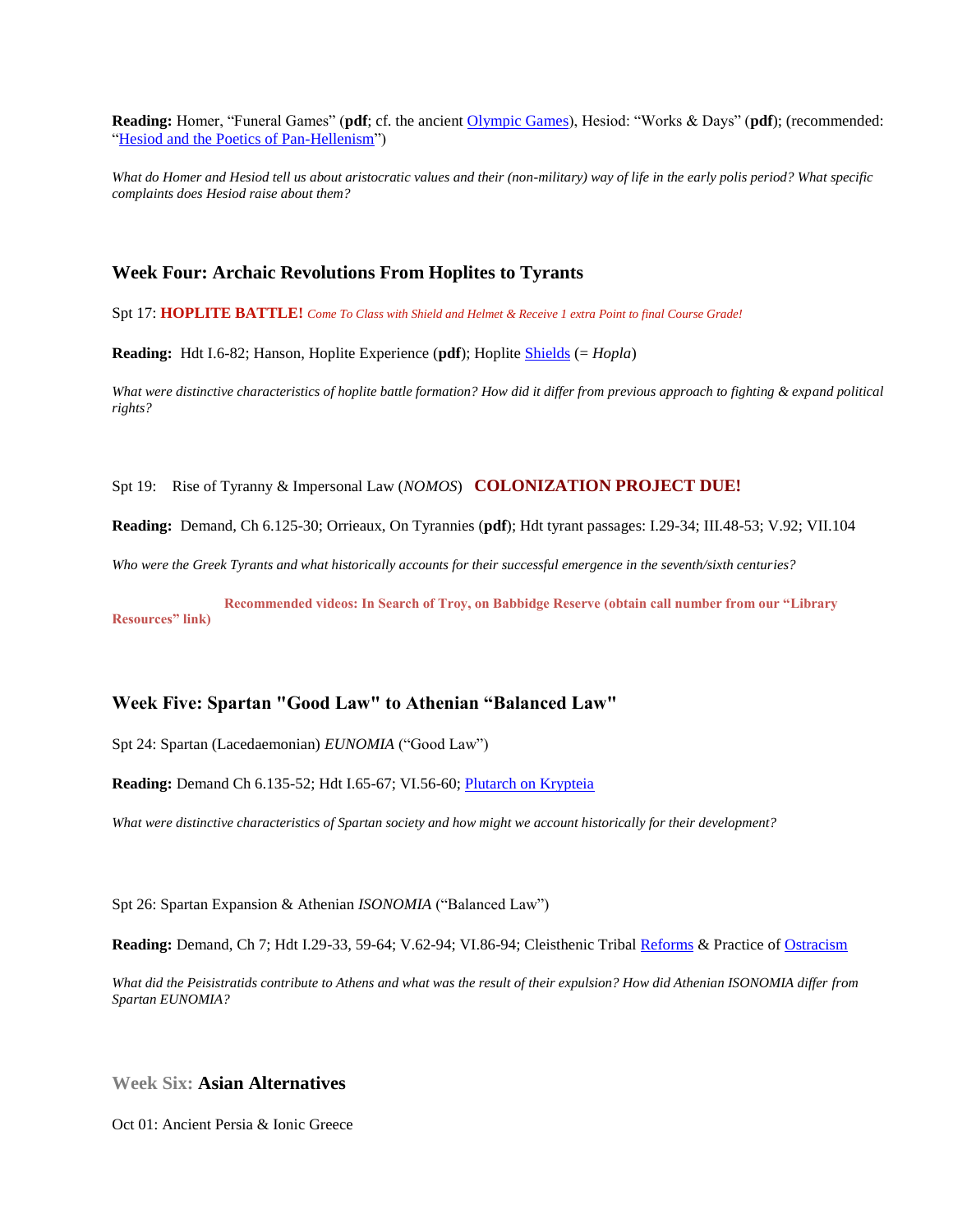**Reading:** Demand Ch 8; Hdt (Persian Logos:) I.131-40, VI.58-59; (Ionian Logos) I.41-53,56,159-71, V.28-38,97-126, VI.1- 32,42

*What accounts for Iranian strength? What were the cultural contributions of the Greek city-states of the Eastern Aegean (Ionia) which the Iranians controlled?*

Oct 03: The Persian Wars

**Reading:** Demand Ch 9; Hdt V.97,VI.94-140; VII.1-24,131-51,175-233,VIII.40-133, IX.19-86

*What precipitated the two wars against Persia on the Greek peninsula, and what was the role of Athens in them?*

#### **Week Seven: Lessons of Archaic Greece**

Oct 08: Persian Defeat and the Greek Ideal of "Freedom"

**Reading:** Hdt VII.100-105; VIII.144; IX.122; Hippocrates, *[On Airs, Waters and Places](http://classics.mit.edu/Hippocrates/airwatpl.html)* 12 & 16

*How did Greeks explain their victory over the Persians and what was its impact on the concept of Greekness?*

# Oct 10**: MIDTERM EXAM; Midterm ESSAY DUE**

#### **Week Eight: Athenian "Demokrateia"**

Oct 15: Radical Democracy in Fifth-Century Athens

**Reading:** Demand 10; Athens on line: [the Assembly,](http://www.agathe.gr/democracy/the_ekklesia.html) [Boule,](http://www.agathe.gr/democracy/the_boule.html) [Heliaia.](http://www.agathe.gr/democracy/the_popular_courts.html) *What were distinctive features of Athenian Democracy? In what specific ways did it differ from moderm US democracy?*

Oct 17: Democracy & Empire

**Reading:** Thuc I.89-117; [Athenian Navy;](http://www.agathe.gr/democracy/the_athenian_navy.html) Aristotle, *Athenian Constitution* 23-24 (**pdf**); Second Athenian League Inscription (**pdf**); [Triremes](http://www.agathe.gr/democracy/the_athenian_navy.html)

*What historical connections were there between Athenian Democracy and its empire?Why might the trireme be a symbol for 5 th -century Athens?*

#### **Week Nine: Periclean Athens I: The New Aristrocracy**

Oct 22: "The Golden Age of Greece": The Ambitions of Pericles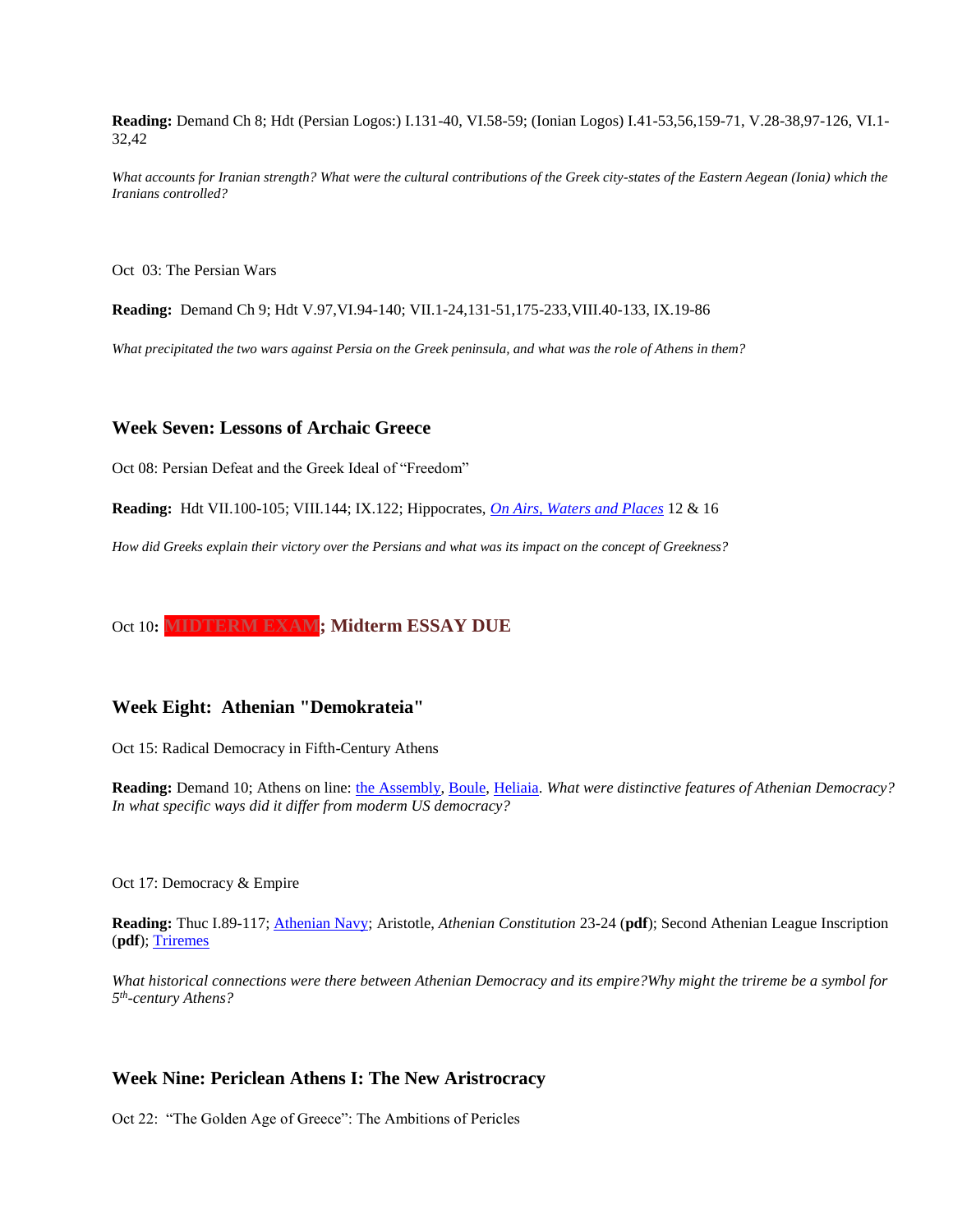**Reading:** Thuc II.34-46 (Pericles' Funeral Oration), Thuc II.65 (Thuc's assessment of Pericles), Plutarch, *Life of Pericles*  (selections, **pdf)**

*How did Pericles promote Athenian Supremacy? According to Thucydides and Plutarch (writing 400 years later), what motivated him?*

Oct 24: Rise of Sophists and Demagogues in Fifth-Century Athens

**Reading:** Demand 12.251-54; Aristophanes's *Clouds* (**pdf)**

*How does Aristophanes depict the new wave of education (represented by Socrates and "Mr. Good Reason") in Golden-Age Athens?* 

*How might its "sophistry"be related to the rise of "demagogery" (think of what Plutarch says about Pericles' teachers)?*

### **Week Ten: Periclean Athens II: Winners & Losers**

Oct 29: No Class

Oct 31: Women, Slaves and Citizeship [Source Exercise: "Xenophon on Women" handout **Due]**

**Reading:** Demand 11; Xenophon, *[Oeconomicus](http://faculty.fairfield.edu/rosivach/cl115/xen.%20econ.%207.htm)*, with "Xenophon on Women" handout on course site; Cartledge, "Free vs. Slave in Anc. Greece" (**pdf**)

### **Week Eleven: Peloponnesian War**

Nov 05: History: Overview, Major Factors & Features of the Greek World at War, 431-404 BCE

**Reading:** Demand 12.254-72; Thuc I.66-88,118-25,139-46; V.84-116

*Why might Athenians have been optimistic for a short, successful war? What strategies did they pursue?*

Nov 07: Historiography: Thucydidean Concerns & Legacy

**Reading:** Mendelsohn on Thucydides (**pdf**); Beard on Thucydides (**pdf**); Thuc VI.1-73; VII.10-18, 72-87

*How does Thucydides explain or package this war*? *What modern alternatives have been proposed to his account?*